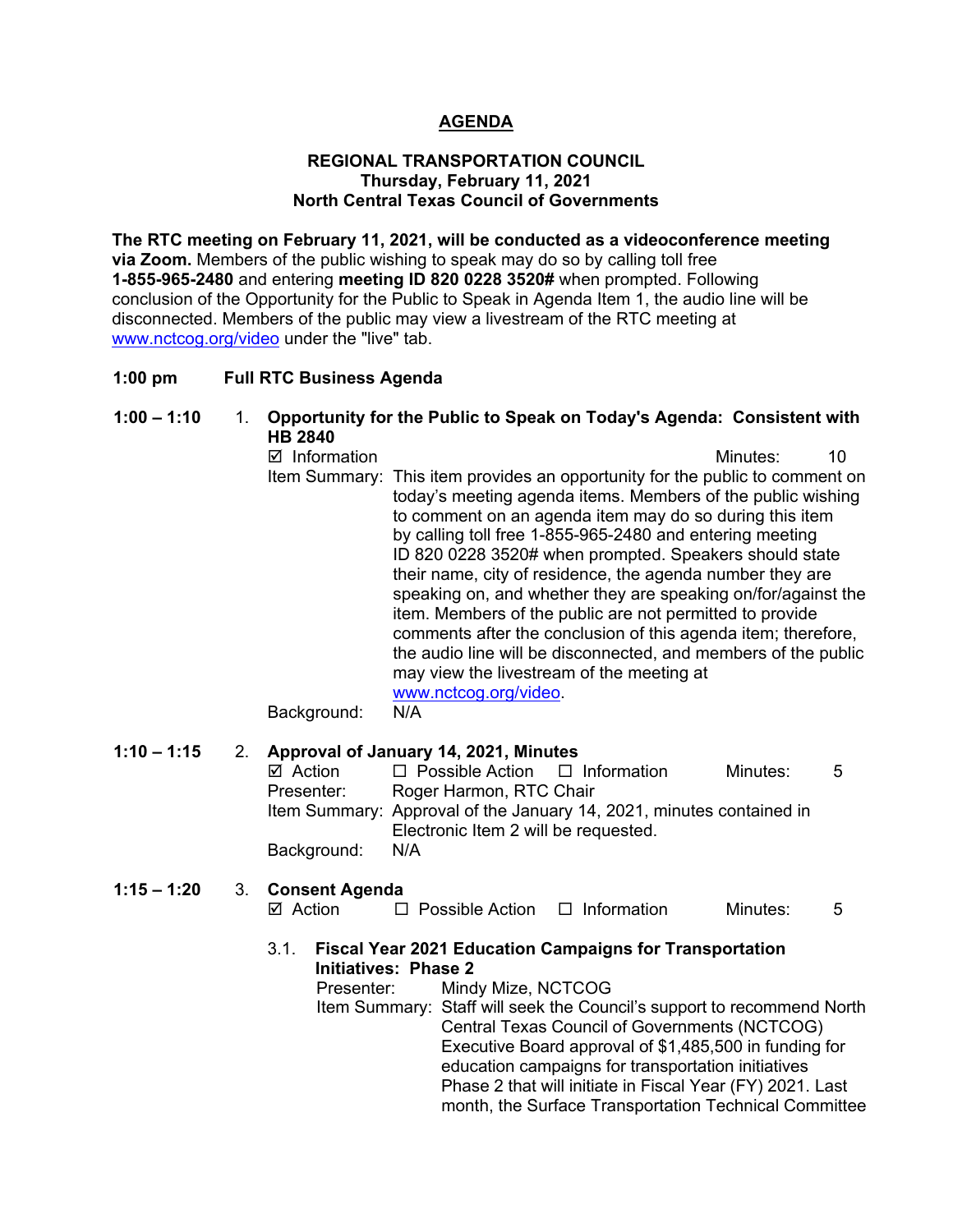recommended Regional Transportation Council (RTC) approval. Background: Since 2014, the NCTCOG Executive Board has been authorizing annual large-scale advertising purchase and placement initiatives for the Transportation Department. Unfortunately, due to making sure we are sensitive in our messaging during the COVID-19 pandemic as well as experiencing impacts related to funding agreement availability, FY2021 campaigns will be approved in phases when deemed appropriate. Electronic Item 3.1.1 explains the benefits of this initiative and showcases cost savings obtained from bulk education campaign purchasing for the Transportation Department, primarily from FY2019 since NCTCOG staff does not have much data from FY2020. Electronic Item 3.1.2 provides a reminder of the Phase 1 FY2021 budget previously approved, as well as more information on Phase 2 FY2021 education campaign costs and examples of past education campaigns. Education campaigns in Phase 2 will support Drive Aware North Texas, Look Out Texans, Regional Goods Movement: Safety Campaign, Congestion Management Program, HOV 2+ Incentive, and Engine Off North Texas. RTC approval will be used as recommendation to the NCTCOG Executive Board on February 25, 2021.

Performance Measure(s) Addressed: Air Quality, Safety

- **1:20 – 1:35** 4. **Orientation to Agenda/Director of Transportation Report**
	- $\Box$  Possible Action  $\Box$  Information Minutes: 15 Presenter: Michael Morris, NCTCOG
		- 1. Recognition of Eugene Shen and the DLG Group for its N-95 Mask Donation of 24,000 Units
		- 2. Cotton Belt Trail Schedule Status (Electronic Item 4.1)
		- 3. Changing Mobility: Data, Insights, and Delivering Innovative Projects During COVID Recovery (Electronic Item 4.2) [\(www.nctcog.org/pm/covid-19\)](http://www.nctcog.org/pm/covid-19)
		- 4. Dallas-Fort Worth Clean Cities Upcoming Events [\(https://www.dfwcleancities.org/dfw-clean-cities-meetings\)](https://www.dfwcleancities.org/dfw-clean-cities-meetings)
		- 5. Air Quality Funding Opportunities for Vehicles [\(https://www.nctcog.org/trans/quality/air/funding-and](https://www.nctcog.org/trans/quality/air/funding-and-resources/fundingvehicle)[resources/fundingvehicle\)](https://www.nctcog.org/trans/quality/air/funding-and-resources/fundingvehicle)
		- 6. Status of Texas Volkswagen Environmental Mitigation Program Funding Programs (Electronic Item 4.3)
		- 7. Regional Greenhouse Gas Emissions Inventory Call for Interested Cities (Electronic Item 4.4)
		- 8. Auto Occupancy/High-Occupancy Vehicle Quarterly Subsidy Report (Electronic Item 4.5)
		- 9. East/West Equity Report (Electronic Item 4.6)
		- 10. January Online Input Opportunity Minutes (Electronic Item 4.7)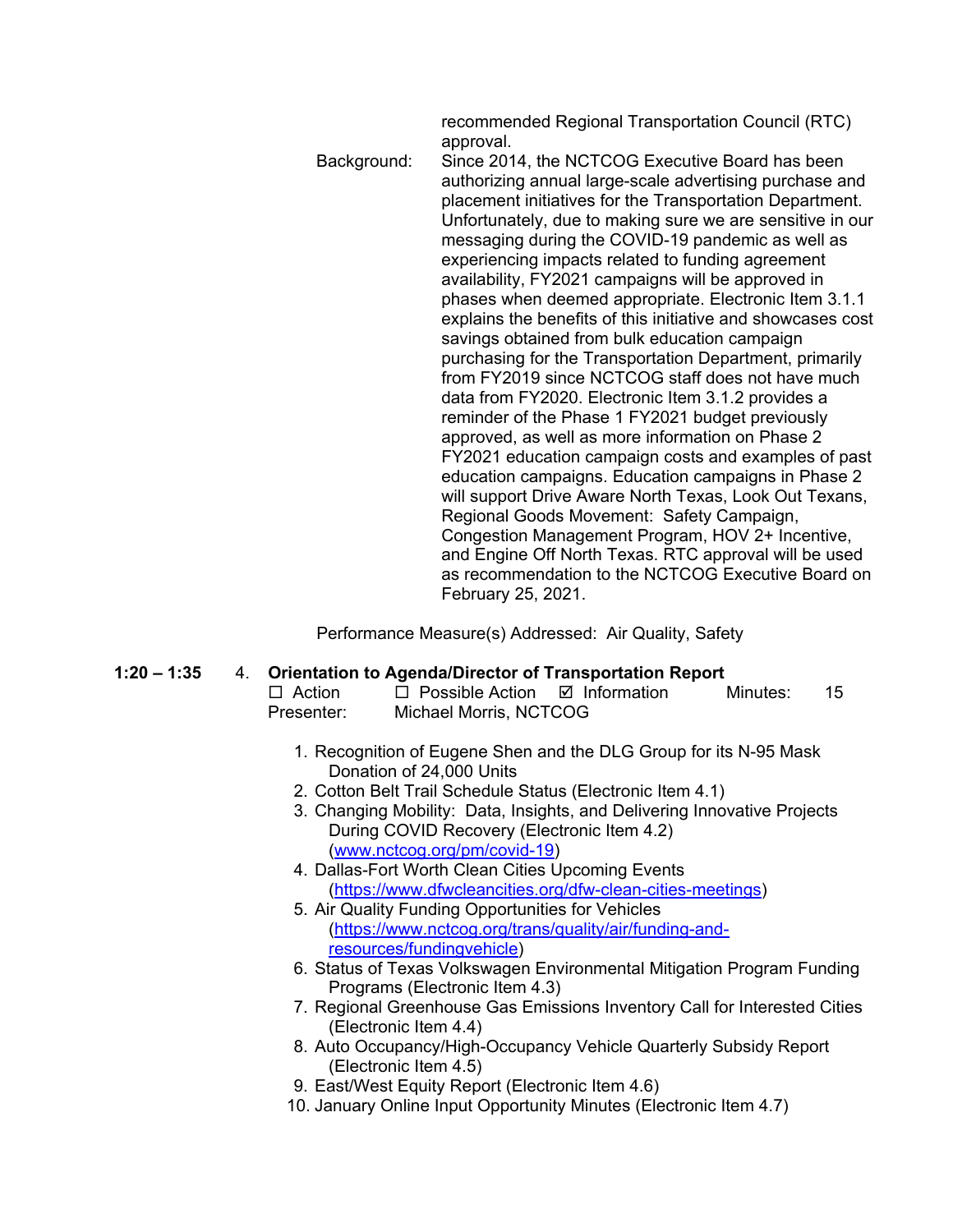- 11. February Online Input Opportunity Notice (Electronic Item 4.8)
- 12. Public Comments Report (Electronic Item 4.9)
- 13. Recent Correspondence (Electronic Item 4.10)
- 14. Recent News Articles (Electronic Item 4.11)
- 15. Recent Press Releases (Electronic Item 4.12)

**1:35 – 1:45** 5. **Update on the 2021-2024 Transportation Improvement Program and Statewide Transportation Improvement Program Timeline and Changes Resulting from Statewide Financial Constraints**

**Ø Action D** Possible Action D Information Minutes: 10<br>Presenter: Ken Bunklev. NCTCOG Ken Bunkley, NCTCOG Item Summary: The Council will be briefed on the altered 2021-2024 Transportation Improvement Program (TIP)/Statewide Transportation Improvement Program (STIP) approval timeline and asked for approval of revisions to the 2021-2024 TIP/STIP listings. Background: The Dallas-Fort Worth region, along with the other metropolitan planning organizations (MPOs) in the State, submitted TIP listings to the Texas Department of Transportation (TxDOT) in June 2020. At the statewide level, the Texas Department of Transportation (TxDOT) determined that the draft STIP listings, TxDOT's information system, and long-term State funding plans were not financially constrained, and the State has been working toward a resolution since that time. In late 2020, TxDOT submitted proposed changes to North Central Texas Council of Governments staff for review and asked staff to advance the submittal of its regular TIP/STIP modifications through an amended process (not the quarterly cycle). Staff

will brief the Council on the updated process and timeline for TIP/STIP listing approval and modifications this year. Resulting revisions to the 2021-2024 TIP are provided as Electronic Item 5.1 for the Council's consideration. These changes have been reviewed for consistency with the mobility plan, the air quality conformity determination and financial constraint of the TIP. Electronic Item 5.2 contains additional information.

Performance Measure(s) Addressed: Roadway, Transit

| $1:45 - 1:55$ | 6. | (Round 2)                        | 2020 Metropolitan Planning Organization Milestone Policy Implementation                                                                                                                                                                                                   |
|---------------|----|----------------------------------|---------------------------------------------------------------------------------------------------------------------------------------------------------------------------------------------------------------------------------------------------------------------------|
|               |    | $\boxtimes$ Action<br>Presenter: | $\Box$ Possible Action $\Box$ Information<br>Minutes:<br>10<br>Christie Gotti, NCTCOG                                                                                                                                                                                     |
|               |    |                                  | Item Summary: Staff will request Regional Transportation Council (RTC)<br>approval of the proposed recommendations and deadlines for<br>the projects that are part of the second round of the<br>Metropolitan Planning Organization (MPO) Milestone Policy<br>initiative. |
|               |    | Background:                      | The MPO Milestone Policy was adopted by the Regional<br>Transportation Council (RTC) to ensure that funded projects<br>are being implemented in a timely manner and funding is<br>available for other projects in the region. The first MPO                               |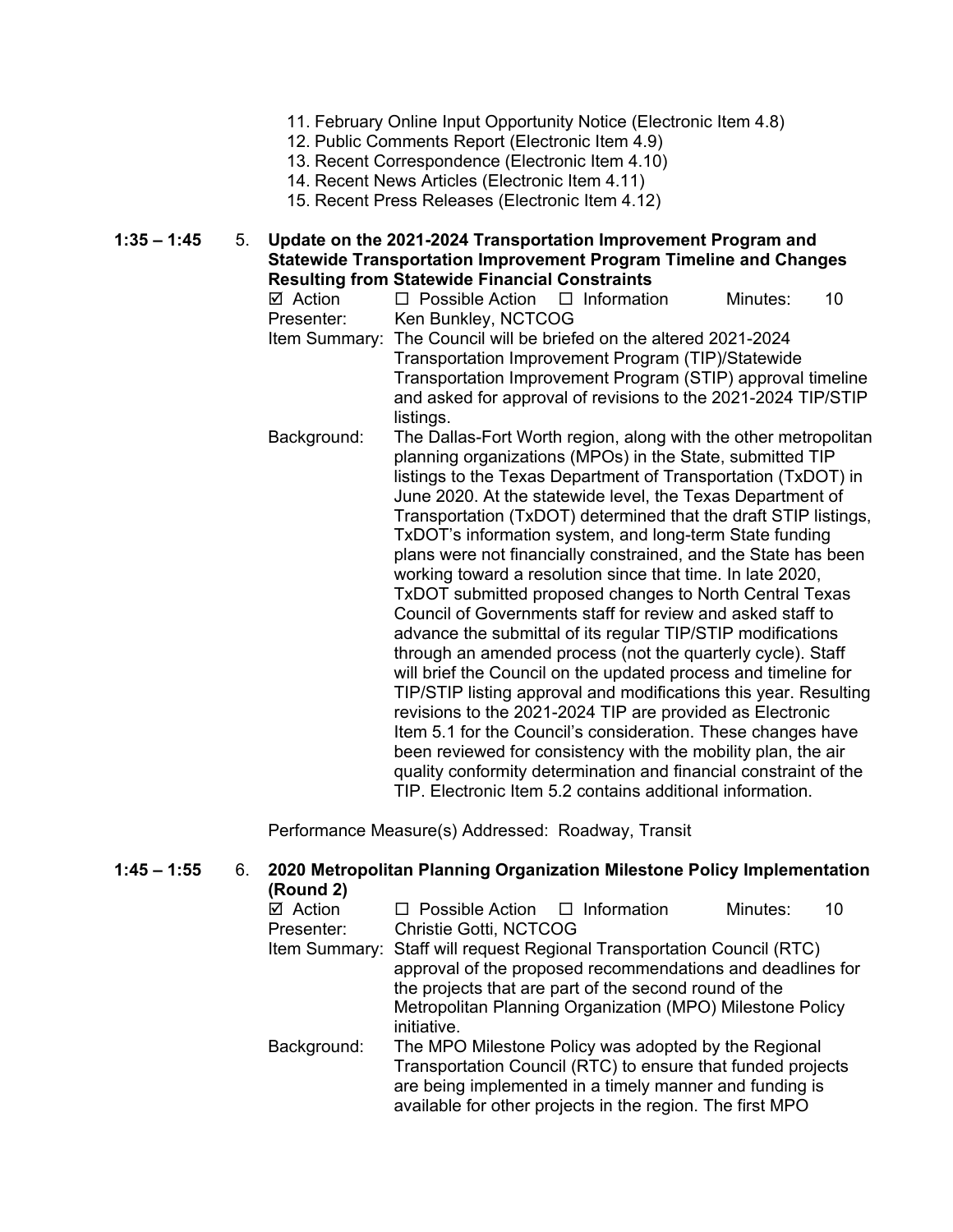Milestone Policy implementation resulted in 51 of the 57 projects on the list advancing to construction. Since then, a second round of projects have been identified by staff as Milestone Policy projects. These projects were funded between 2006 and 2010 and have not begun construction. Letters were sent to all agencies with a project on the Milestone Policy List notifying them of the action needed to ensure that these projects remain funded. As with the first set of Milestone Policy projects, agencies were asked to review their projects and provide: 1) a realistic, achievable project schedule, 2) a new policy board action that reconfirms the agency's commitment to the project, and 3) a demonstration of the availability of local matching funds. Staff has reviewed the responses and the draft list of proposed recommendations for these projects can be found in Electronic Item 6.1. Details on the MPO Milestone Policy can be found in Electronic Item 6.2.

Performance Measure(s) Addressed: Roadway, Transit

## **1:55 – 2:05** 7. **Unmanned Aircraft Systems Resolution**

| $\boxtimes$ Action | $\Box$ Possible Action $\Box$ Information                                   |                                                                                                                           | Minutes: | 10 |
|--------------------|-----------------------------------------------------------------------------|---------------------------------------------------------------------------------------------------------------------------|----------|----|
| Presenter:         | Ernest Huffman, NCTCOG                                                      |                                                                                                                           |          |    |
|                    | Item Summary: Staff will highlight and seek Council support of the proposed |                                                                                                                           |          |    |
|                    |                                                                             | Regional Transportation Council resolution to support the safe                                                            |          |    |
|                    |                                                                             | and efficient integration of Unmanned Aircraft Systems (UAS)                                                              |          |    |
|                    |                                                                             | into the Dallas-Fort Worth transportation system.                                                                         |          |    |
| Background:        |                                                                             | With the growing number of UAS operators and use cases, the                                                               |          |    |
|                    |                                                                             | North Central Texas Council of Governments (NCTCOG)                                                                       |          |    |
|                    |                                                                             | would like to engage public-sector partners to support and                                                                |          |    |
|                    |                                                                             | advocate for UAS activities within the region, through the                                                                |          |    |
|                    |                                                                             | adoption of an Unmanned Aircraft Systems Resolution.                                                                      |          |    |
|                    |                                                                             | UAS activities could include delivery of medical supplies and                                                             |          |    |
|                    |                                                                             | packages, air taxi services, public safety uses, and accident                                                             |          |    |
|                    |                                                                             | reconstruction and surveying, among others. This effort                                                                   |          |    |
|                    |                                                                             | supports the North Texas UAS Safety and Integration Task<br>Force, comprised of public- and private-sector organizations. |          |    |
|                    |                                                                             | The Task Force works to identify best practices, emerging UAS                                                             |          |    |
|                    |                                                                             | technologies and possible use cases. This resolution will                                                                 |          |    |
|                    |                                                                             | support a coordinated approach to UAS planning activities and                                                             |          |    |
|                    |                                                                             | implementation opportunities. The draft resolution is provided                                                            |          |    |
|                    |                                                                             | in Electronic Item 7.1 and more information can be found in                                                               |          |    |
|                    | Electronic Item 7.2.                                                        |                                                                                                                           |          |    |
|                    |                                                                             |                                                                                                                           |          |    |

Performance Measure(s) Addressed: Safety, Transit

## **2:05 – 2:15** 8. **Legislative Update**

| $\Box$ Action | $\boxtimes$ Possible Action $\Box$ Information                              | Minutes: | 10 |
|---------------|-----------------------------------------------------------------------------|----------|----|
| Presenter:    | Rebekah Hernandez, NCTCOG                                                   |          |    |
|               | Item Summary: Staff will provide an update on federal and State legislative |          |    |
|               | actions related to transportation and air quality issues affecting          |          |    |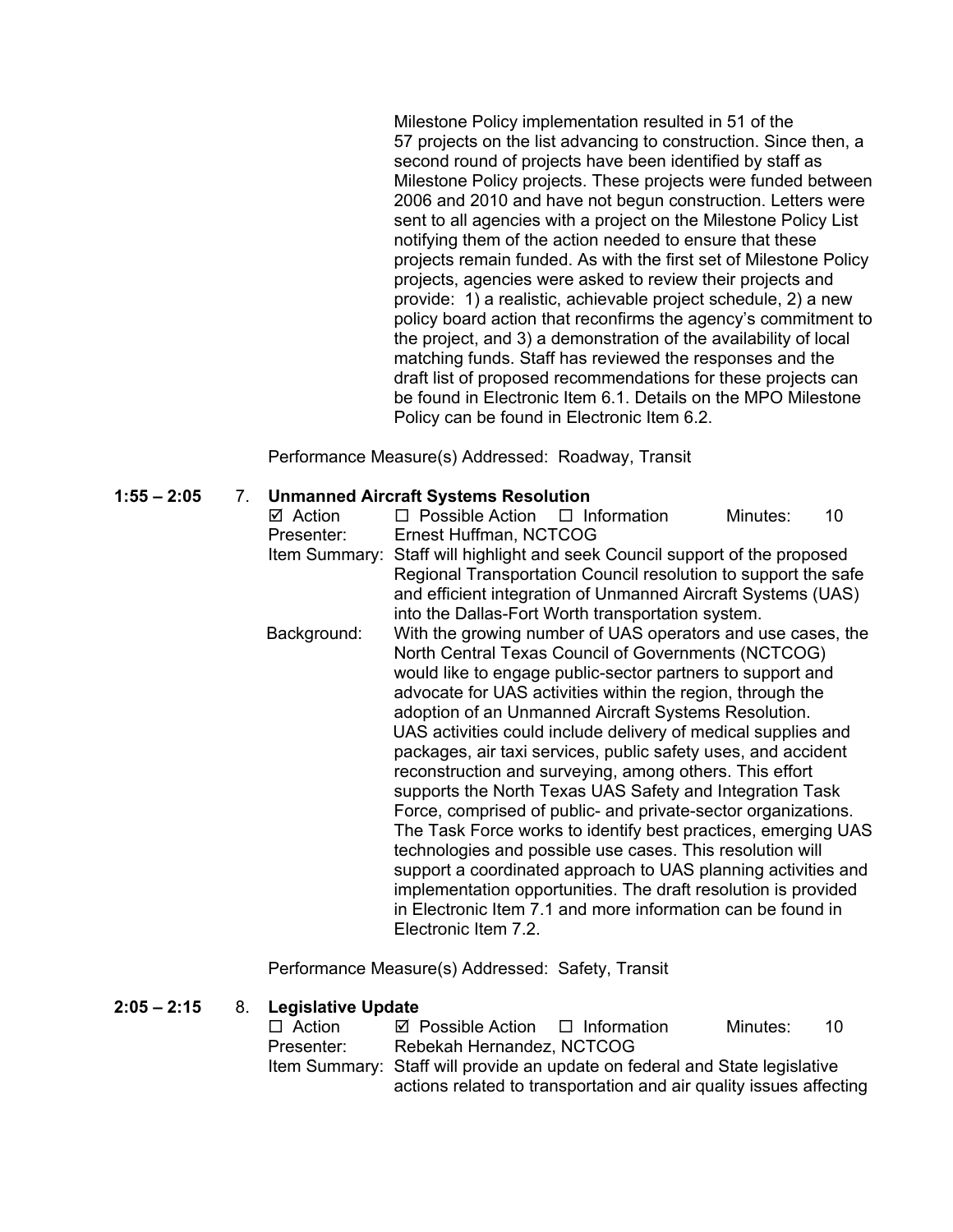the Dallas-Fort Worth area. Legislative actions to be covered include the following:

- Federal Executive Orders
- Federal and State Committee Assignments
- Proposed Fiscal Year 2022-2023 State Budget
- Bills of Interest
- Background: Transportation issues continue to be a focus for both the United States (US) Congress and the Texas Legislature. The 1<sup>st</sup> session of the 117<sup>th</sup> US Congress convened on January 3, 2021. The 87<sup>th</sup> Texas Legislature convened on January 12, 2021. This item will allow staff to provide updates on key positions of the Regional Transportation Council and allow any additional positions to be taken, if necessary.

Performance Measure(s) Addressed: Roadway, Transit

#### **2:15 – 2:25** 9. **Dallas-Fort Worth Clean Cities Fleet Recognition and Annual Survey Results**

| Action      | □ Possible Action □ Information                                               | Minutes: | 10 |
|-------------|-------------------------------------------------------------------------------|----------|----|
| Presenter:  | Chris Klaus, NCTCOG                                                           |          |    |
|             | Item Summary: Staff will present an overview of results from the 2019 Dallas- |          |    |
|             | Fort Worth Clean Cities (DFWCC) Coalition Annual Survey and                   |          |    |
|             | highlight Fleet Recognition recipients.                                       |          |    |
| Background: | The North Central Texas Council of Governments has been                       |          |    |
|             | the host organization for DFWCC, a United States Department                   |          |    |
|             | of Energy (DOE) initiative to reduce total energy impacts in the              |          |    |
|             | transportation sector, since 1994. Clean Cities coalitions are                |          |    |
|             | required to complete annual reporting to DOE every March.                     |          |    |
|             | The Coalition has a goal of increasing energy use impacts by                  |          |    |
|             | 15 percent year-over-year. In order to complete this report and               |          |    |
|             | meet these goals, DFWCC seeks information from local fleets                   |          |    |
|             | about alternative fuel use and other fuel-saving activities.                  |          |    |
|             | DFWCC also began a recognition program based on this data                     |          |    |
|             | to highlight fleets that demonstrate excellence in their fleet                |          |    |
|             | reporting. Electronic Item 9 provides more information, and                   |          |    |
|             | additional detail is at www.dfwcleancities.org/annualreport.                  |          |    |

Performance Measure(s) Addressed: Air Quality

#### **2:25 – 2:35** 10. **Transit-Oriented Development Survey Results (This item was postponed from the December 10, 2020, RTC Meeting)**

| $\Box$ Action | $\Box$ Possible Action $\Box$ Information                                   | Minutes: | 10 |
|---------------|-----------------------------------------------------------------------------|----------|----|
| Presenter:    | Karla Weaver, NCTCOG                                                        |          |    |
|               | Item Summary: Staff will present results of the completed Dallas Area Rapid |          |    |
|               | Transit (DART) Red and Blue Lines Transit-Oriented                          |          |    |
|               | Development (TOD) Survey produced by the North Central                      |          |    |
|               | Texas Council of Governments (NCTCOG) as part of a Federal                  |          |    |
|               | Transit Administration Planning Pilot for TOD grant.                        |          |    |
| Background:   | Transit-oriented development encourages greater transit                     |          |    |
|               | ridership through a higher density mix of uses and pedestrian-              |          |    |
|               |                                                                             |          |    |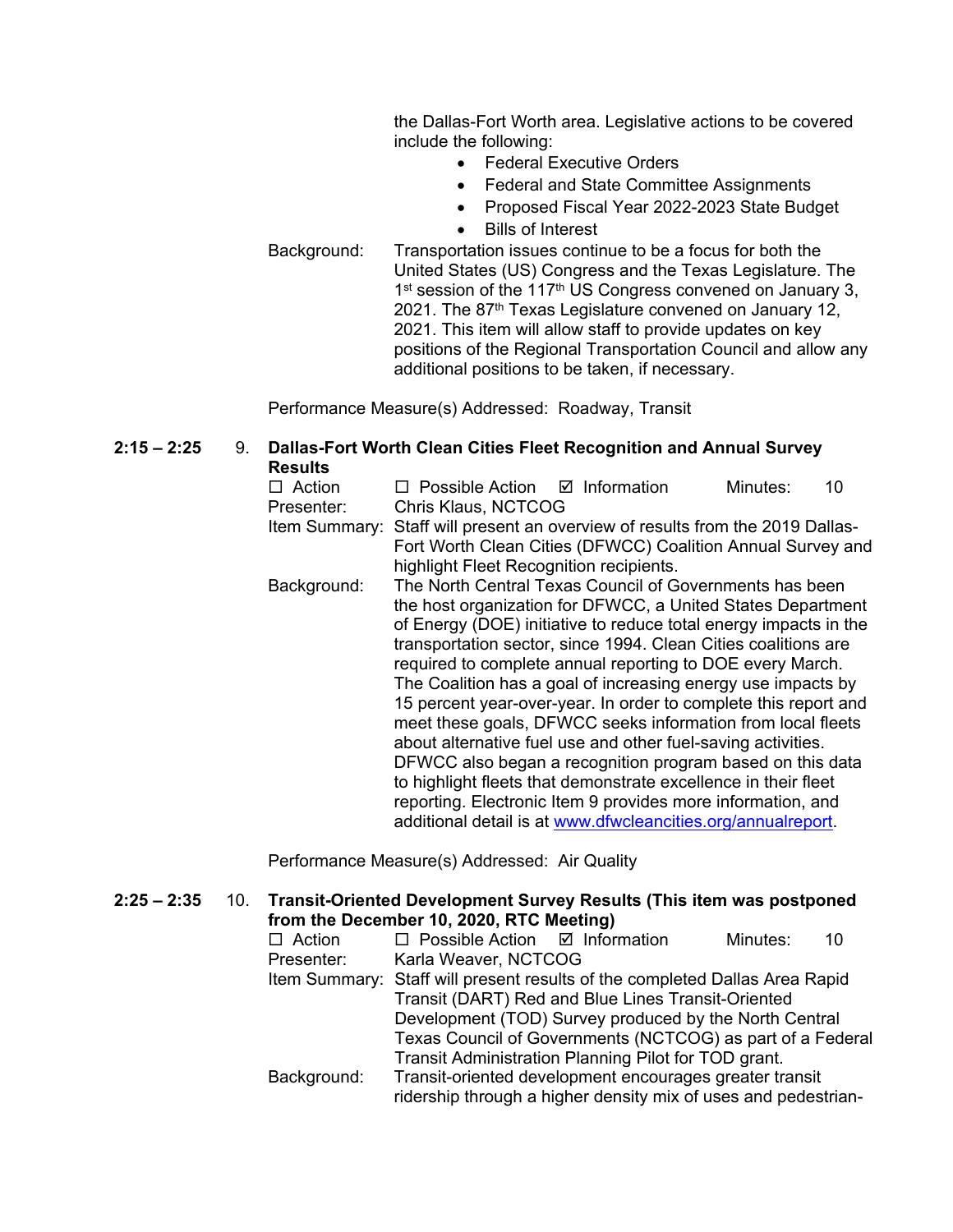friendly design within walking distance of high frequency transit. The NCTCOG DART Red and Blue Lines TOD Survey was conducted to get a general sense of travel behavior, demographics, and location choice preferences of residents, businesses, and employees occupying TOD around DART stations. The data collected will assist NCTCOG and its partner cities and transit agencies in evaluating and improving TOD policy and projects. The survey includes 28 DART stations with responses from over 1,500 residents, 1,000 businesses, and 550 employees collected from September 2019 to February 2020. A full report and data table are available online at [www.nctcog.org/TOD.](http://www.nctcog.org/TOD)

Performance Measure(s) Addressed: Bike/Ped+, Transit

## **2:35 – 2:45** 11. **Safety Performance Targets Update**

| Sonya Landrum, NCTCOG<br>Presenter:<br>Staff will provide an update on the regional Roadway Safety<br>Item Summary:<br>Performance regional targets for the 2021-2022 target<br>schedule for federally required performance measures.<br>Roadway Safety targets are focused on reducing serious<br>injuries and fatalities for motorized and non-motorized<br>travelers.<br>Background:<br>In December 2015, the Fixing America's Surface<br>Transportation (FAST) Act was signed into law. The FAST Act<br>requires certain performance measures be included in the<br>long-range metropolitan transportation planning process. |
|----------------------------------------------------------------------------------------------------------------------------------------------------------------------------------------------------------------------------------------------------------------------------------------------------------------------------------------------------------------------------------------------------------------------------------------------------------------------------------------------------------------------------------------------------------------------------------------------------------------------------------|
|                                                                                                                                                                                                                                                                                                                                                                                                                                                                                                                                                                                                                                  |
|                                                                                                                                                                                                                                                                                                                                                                                                                                                                                                                                                                                                                                  |
|                                                                                                                                                                                                                                                                                                                                                                                                                                                                                                                                                                                                                                  |
|                                                                                                                                                                                                                                                                                                                                                                                                                                                                                                                                                                                                                                  |
|                                                                                                                                                                                                                                                                                                                                                                                                                                                                                                                                                                                                                                  |
|                                                                                                                                                                                                                                                                                                                                                                                                                                                                                                                                                                                                                                  |
|                                                                                                                                                                                                                                                                                                                                                                                                                                                                                                                                                                                                                                  |
|                                                                                                                                                                                                                                                                                                                                                                                                                                                                                                                                                                                                                                  |
|                                                                                                                                                                                                                                                                                                                                                                                                                                                                                                                                                                                                                                  |
| These measures were established by a series of four                                                                                                                                                                                                                                                                                                                                                                                                                                                                                                                                                                              |
| rulemakings: Safety, Infrastructure Condition, System                                                                                                                                                                                                                                                                                                                                                                                                                                                                                                                                                                            |
| Performance/Freight/Congestion Mitigation and Air Quality,                                                                                                                                                                                                                                                                                                                                                                                                                                                                                                                                                                       |
| and Transit Asset Management. In December 2017, the                                                                                                                                                                                                                                                                                                                                                                                                                                                                                                                                                                              |
| Regional Transportation Council (RTC) adopted 2018 targets                                                                                                                                                                                                                                                                                                                                                                                                                                                                                                                                                                       |
| for Roadway Safety performance targets. In November 2018,                                                                                                                                                                                                                                                                                                                                                                                                                                                                                                                                                                        |
| the RTC adopted the targets for Infrastructure Condition and                                                                                                                                                                                                                                                                                                                                                                                                                                                                                                                                                                     |
| System Performance/Freight/Congestion Mitigation and Air<br>Quality required measures. As the Metropolitan Planning                                                                                                                                                                                                                                                                                                                                                                                                                                                                                                              |
| Organization for the North Central Texas region, the RTC is                                                                                                                                                                                                                                                                                                                                                                                                                                                                                                                                                                      |
| required to set targets for Roadway Safety. These targets will                                                                                                                                                                                                                                                                                                                                                                                                                                                                                                                                                                   |
| be used to track and report on the region's performance                                                                                                                                                                                                                                                                                                                                                                                                                                                                                                                                                                          |
| through existing documents such as the Metropolitan                                                                                                                                                                                                                                                                                                                                                                                                                                                                                                                                                                              |
| Transportation Plan, the Transportation Improvement Program,                                                                                                                                                                                                                                                                                                                                                                                                                                                                                                                                                                     |
| and the State of the Region report. The proposed 2021 targets                                                                                                                                                                                                                                                                                                                                                                                                                                                                                                                                                                    |
| for Roadway Safety will be discussed. Additional information                                                                                                                                                                                                                                                                                                                                                                                                                                                                                                                                                                     |
| will be provided at the meeting.                                                                                                                                                                                                                                                                                                                                                                                                                                                                                                                                                                                                 |

Performance Measure(s) Addressed: Safety